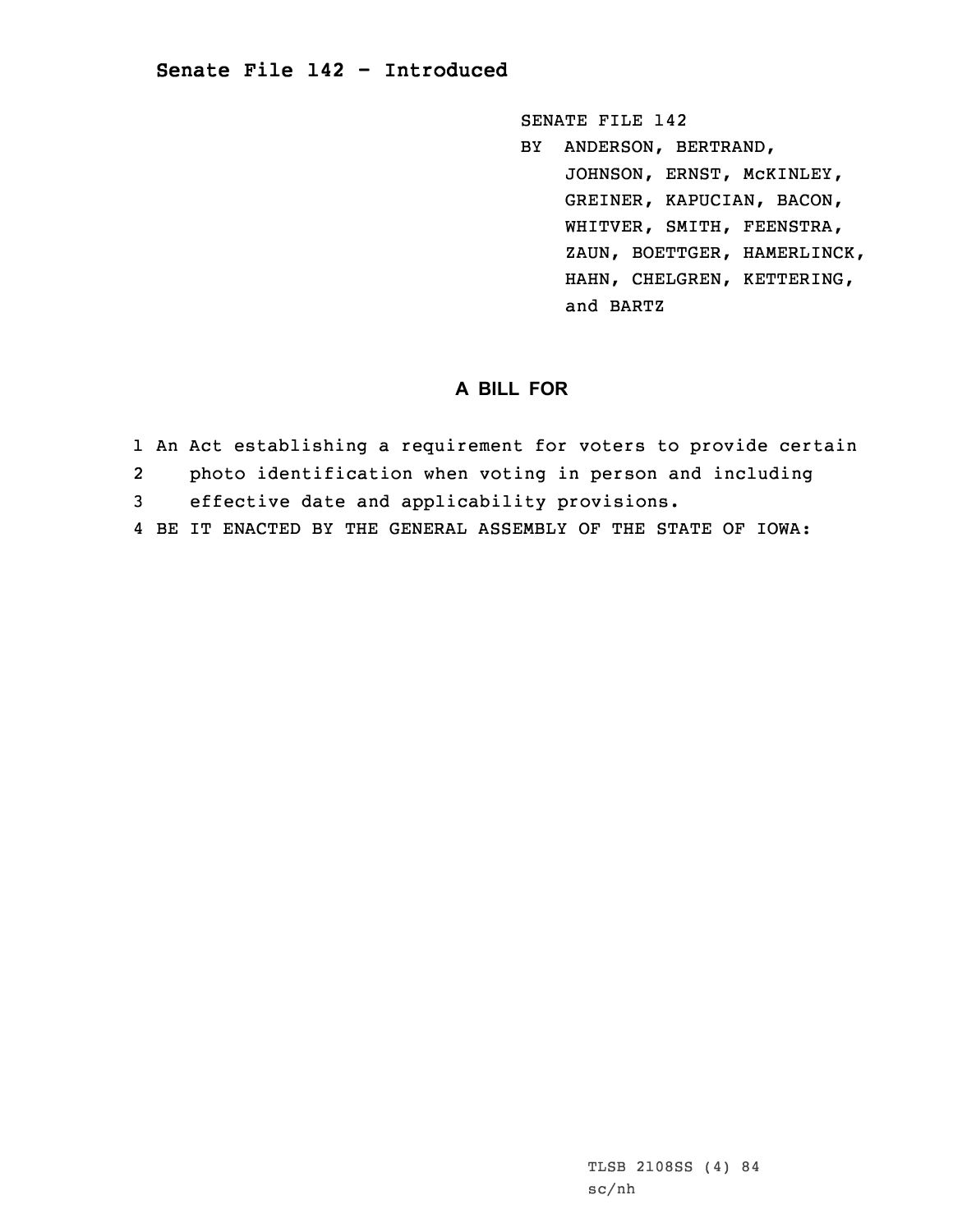1 Section 1. Section 48A.7A, subsection 1, paragraph a, Code 2 2011, is amended to read as follows:

 *a.* <sup>A</sup> person who is eligible to register to vote and to vote may register on election day by appearing in person at the polling place for the precinct in which the individual resides and completing <sup>a</sup> voter registration application, making written 7 oath, and providing proof of identity and residence proof of residence pursuant to paragraph *"b"*.

9 Sec. 2. Section 48A.7A, subsection 1, paragraph b, Code 10 2011, is amended to read as follows:

11 *b.* (1) For purposes of this section, <sup>a</sup> person may establish 12 identity <del>and residence by presenting to the appropriate</del> 13 precinct election official a current and valid Iowa driver's 14 license or Iowa nonoperator's identification card or by 15 presenting any of the following current and valid forms of <sup>16</sup> identification if such identification contains the person's 17 photograph and a validity expiration date: by showing proof of 18 identification as required in section 49.77, subsection 3. 19 (a) An out-of-state driver's license or nonoperator's

```
20 identification card.
```
21(b) <sup>A</sup> United States passport.

22 (c) <sup>A</sup> United States military identification card. 23 (d) An identification card issued by an employer. 24 (e) <sup>A</sup> student identification card issued by an Iowa high 25 school or an Iowa postsecondary educational institution. 26 (2) If the photographic identification presented does not 27 contain the person's current address in the precinct, For 28 purposes of this section, <sup>a</sup> person may establish residence 29 using proof of identification presented pursuant to section 30 49.77, subsection 3, if the proof of identification contains <sup>31</sup> the person's current address in the precinct. If the proof of <sup>32</sup> identification does not contain the person's current address 33 in the precinct, the person shall also present one of the <sup>34</sup> following documents that shows the person's name and current 35 address in the precinct:

> LSB 2108SS (4) 84  $sc/nh$  1/11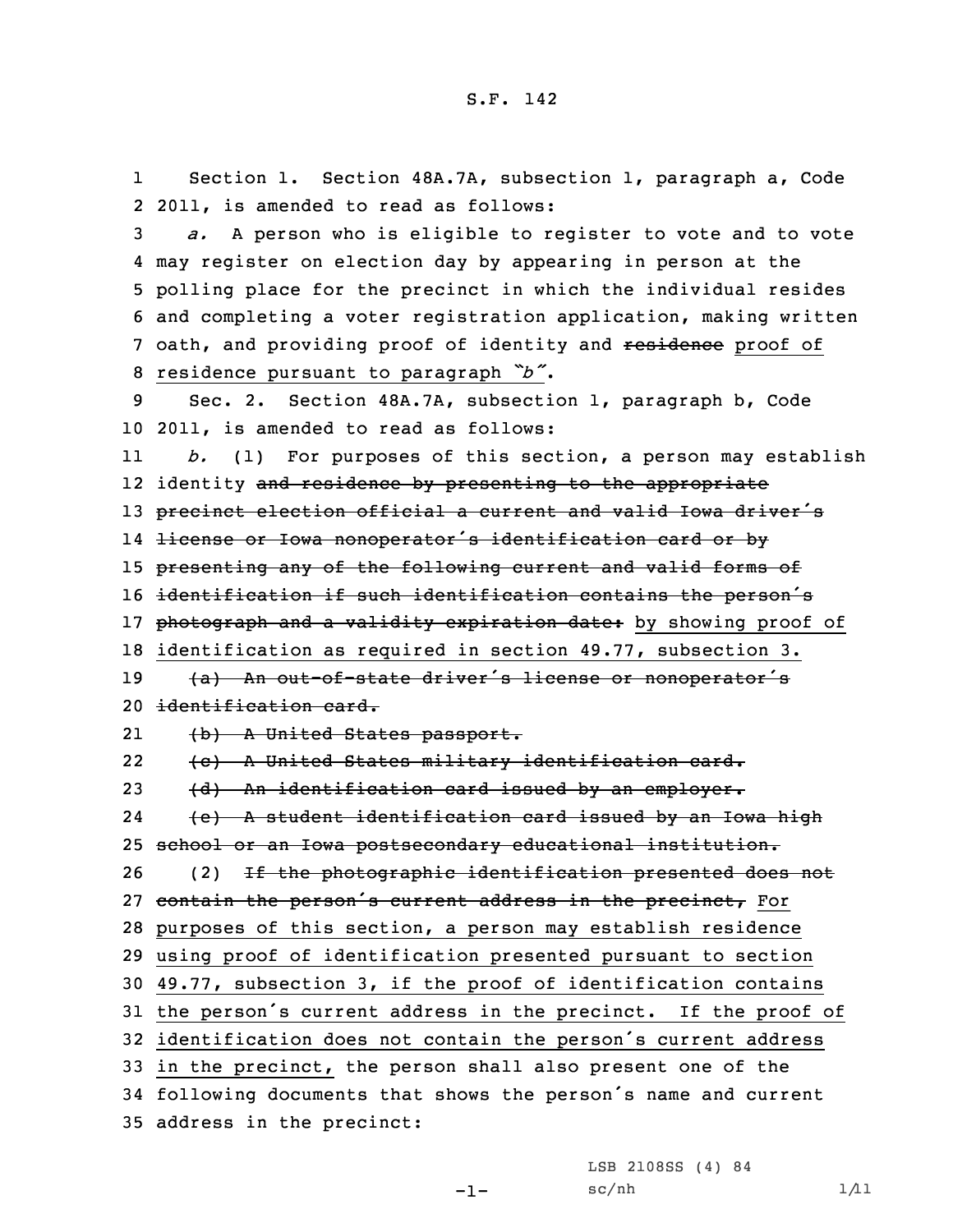S.F. 142

1(a) Residential lease.

2(b) Property tax statement.

3 (c) Utility bill.

4(d) Bank statement.

5 (e) Paycheck.

6 (f) Government check.

7 (g) Other government document.

8 Sec. 3. Section 48A.7A, subsection 1, paragraph c, Code 9 2011, is amended by striking the paragraph.

10 Sec. 4. Section 48A.7A, subsections 2 and 3, Code 2011, are 11 amended to read as follows:

12 2. The oath required in subsection 1, paragraph *"a"*, and in <sup>13</sup> paragraph *"c"*, if applicable, shall be attached to the voter 14 registration application.

 3. At any time before election day, and after the deadline for registration in section 48A.9, <sup>a</sup> person who appears in person at the commissioner's office or at <sup>a</sup> satellite absentee voting station or whose ballot is delivered to <sup>a</sup> health care facility pursuant to section 53.22 may register to vote and vote an absentee ballot by following the procedure in this section for registering to vote on election day. <sup>A</sup> person who wishes to vote in person at the polling place on election day and who has not registered to vote before the deadline for registering in section 48A.9, is required to register to vote at the polling place on election day following the procedure in this section. However, the person may complete the voter registration application at the commissioner's office and, after the commissioner has reviewed the completed application, may present the application to the appropriate precinct 30 election official along with proof of identity and residency identification and proof of residence.

32 Sec. 5. Section 48A.7A, subsection 4, paragraph b, Code 33 2011, is amended by striking the paragraph.

34 Sec. 6. Section 48A.8, subsection 2, unnumbered paragraph 35 1, Code 2011, is amended to read as follows:

LSB 2108SS (4) 84

 $-2-$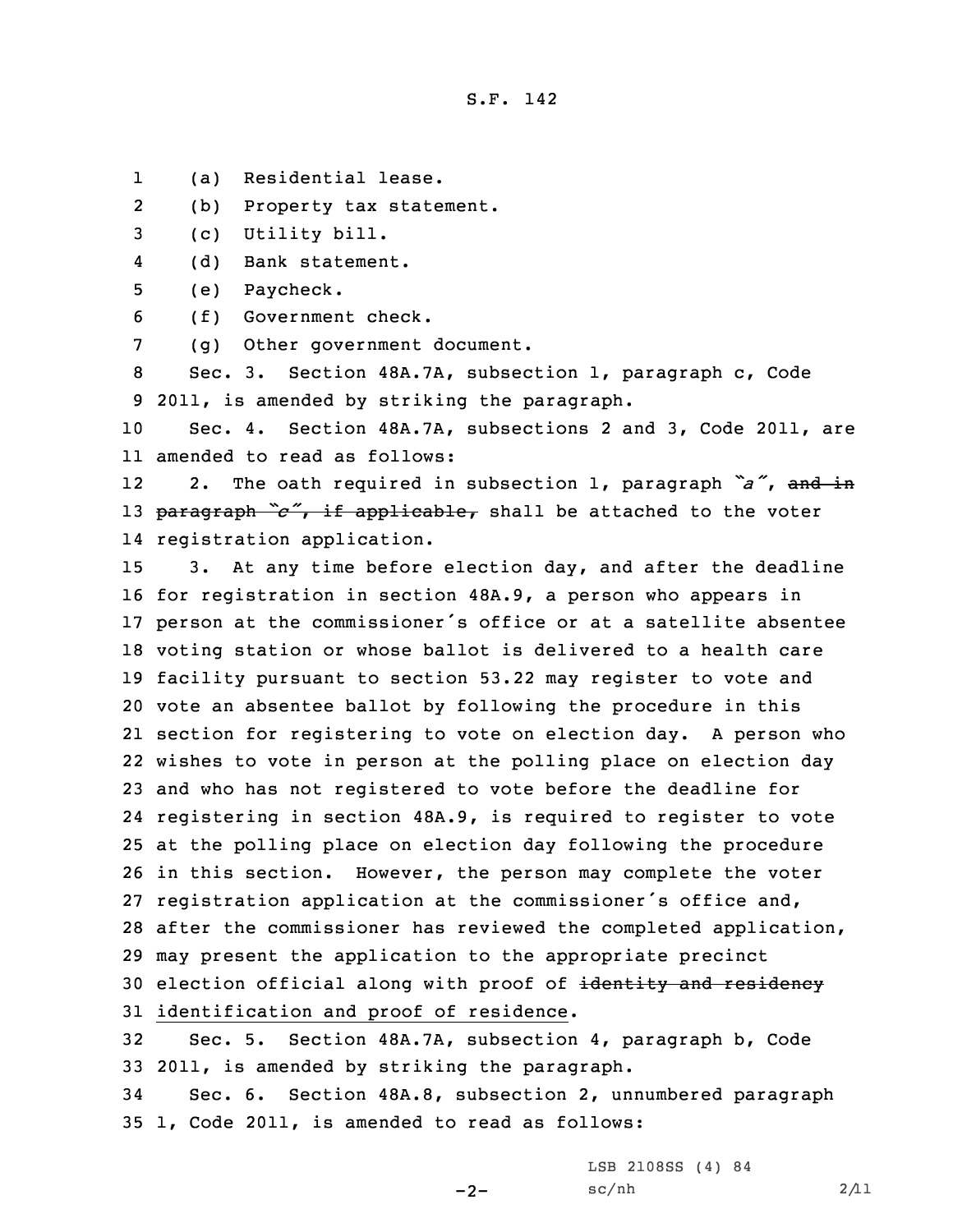1 An eligible elector who registers by mail and who has not previously voted in an election for federal office in the county of registration shall be required to provide additional identification documents when voting for the first time in the county, unless the registrant provided on the registration form the registrant's Iowa driver's license number, or the registrant's Iowa nonoperator's identification card number, or the last four numerals of the registrant's social security number and the driver's license, nonoperator's identification, or partial social security number matches an existing state or federal identification record with the same number, name, and date of birth. If the registrant is required to show additional identification under this subsection and votes in person at the polls, or by absentee ballot at the commissioner's office or at <sup>a</sup> satellite voting station, the registrant shall provide <sup>a</sup> current and valid photo identification card, or shall present to the appropriate election official one of the following current documents that shows the name and address of the registrant:

20 Sec. 7. Section 48A.8, subsection 4, Code 2011, is amended 21 to read as follows:

22 4. <sup>A</sup> registrant under subsection 2 who is required to present additional identification when casting <sup>a</sup> ballot in person shall be permitted to vote <sup>a</sup> provisional ballot if the voter does not provide the required additional identification documents pursuant to subsection 2. If <sup>a</sup> voter who is required to present such additional identification when casting <sup>a</sup> ballot votes an absentee ballot by mail, the ballot returned by the voter shall be considered <sup>a</sup> provisional ballot pursuant to sections 49.81 and 53.31.

 Sec. 8. Section 48A.27, subsection 4, paragraph c, subparagraph (2), Code 2011, is amended to read as follows: (2) The notice shall contain <sup>a</sup> statement in substantially the following form:

35 Information received from the United States postal service

-3-

LSB 2108SS (4) 84  $sc/nh$   $3/11$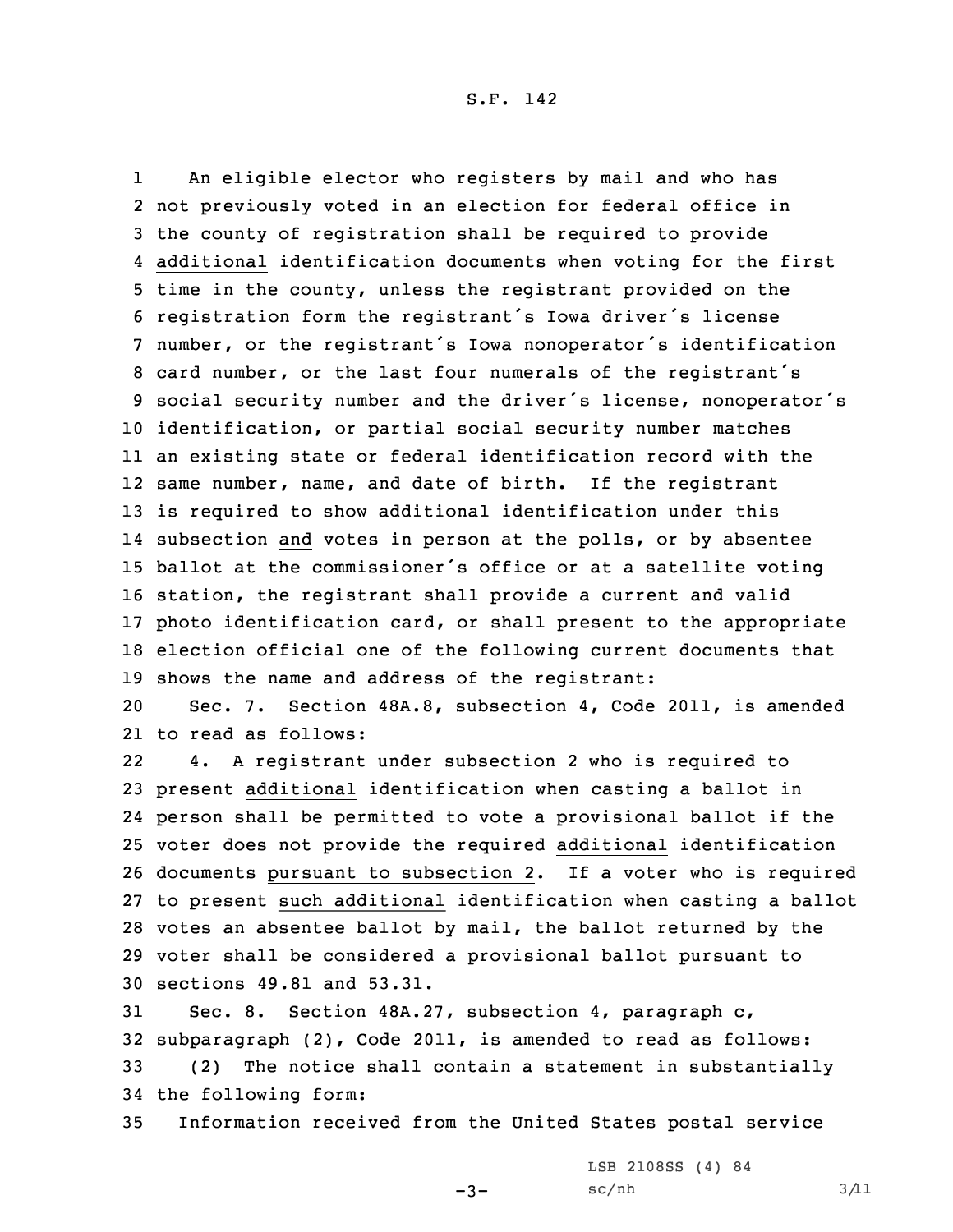1 indicates that you are no longer a resident of, and therefore not eligible to vote in (name of county) County, Iowa. If this information is not correct, and you still live in (name of county) County, please complete and mail the attached postage paid card at least ten days before the primary or general election and at least eleven days before any other election at which you wish to vote. If the information is correct and you have moved, please contact <sup>a</sup> local official in your new area 9 for assistance in registering there. If you do not mail in 10 the card, you may be required to show identification before ll <del>being allowed to vote in (name of county) County.</del> If you do not return the card, and you do not vote in an election in (name of county) County, Iowa, on or before (date of second general election following the date of the notice) your name will be removed from the list of voters in that county.

16 Sec. 9. Section 48A.29, subsection 1, paragraph b, Code 17 2011, is amended to read as follows:

18 *b.* The notice shall contain <sup>a</sup> statement in substantially the 19 following form:

 Information received from the United States postal service indicates that you are no longer <sup>a</sup> resident of (residence address) in (name of county) County, Iowa. If this information is not correct, and you still live in (name of county) County, please complete and mail the attached postage paid card at least ten days before the primary or general election and at least eleven days before any other election at which you wish to vote. If the information is correct, and you have moved, please contact <sup>a</sup> local official in your new area for assistance 29 in registering there. If you do not mail in the card, you may be required to show identification before being allowed to vote  $\pm$ n (name of county) County. If you do not return the card, and you do not vote in some election in (name of county) County, Iowa, on or before (date of second general election following the date of the notice) your name will be removed from the list of voters in that county.

 $-4-$ 

LSB 2108SS (4) 84  $sc/nh$  4/11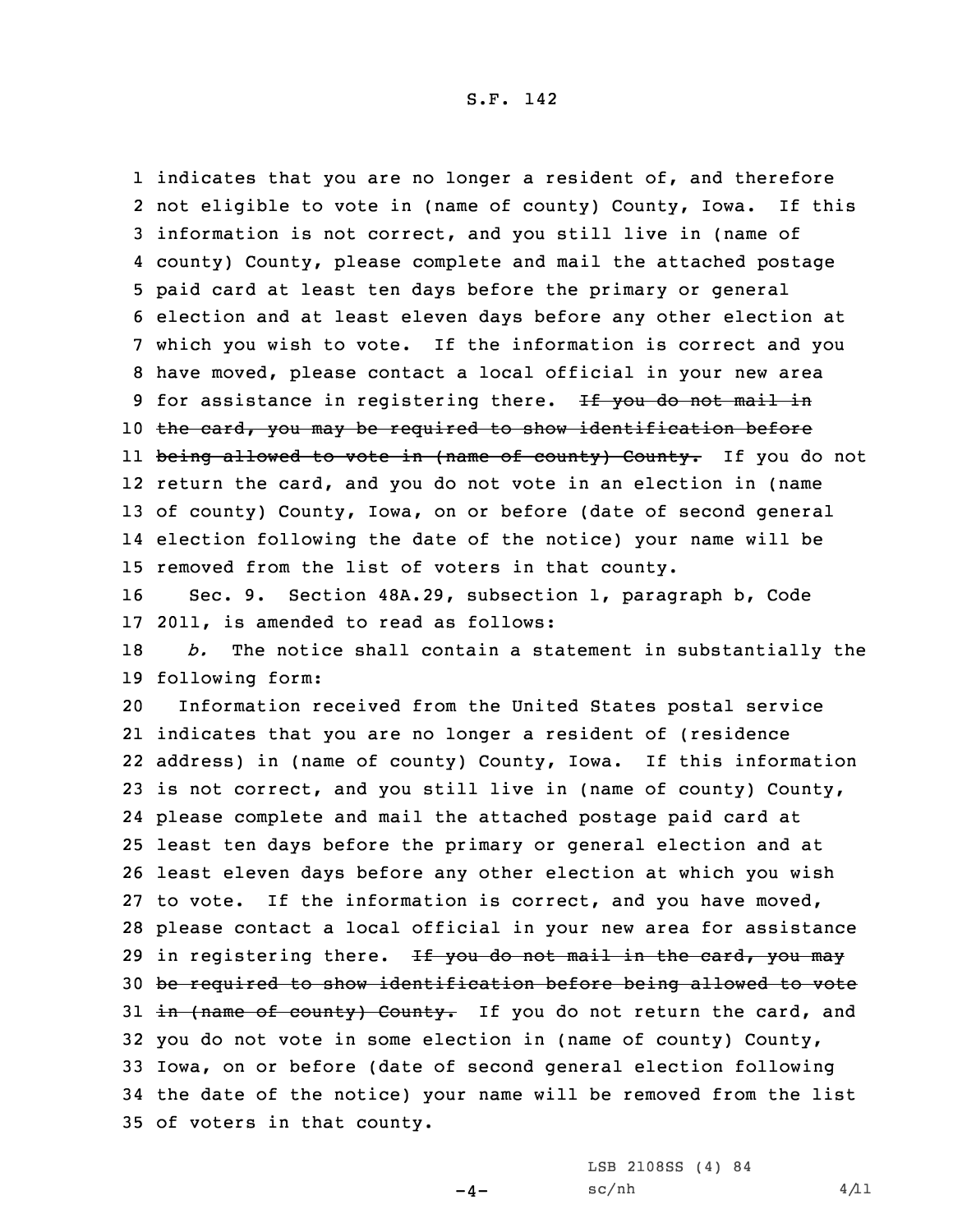1 Sec. 10. Section 48A.29, subsection 3, paragraph b, Code 2 2011, is amended to read as follows:

3 *b.* The notice shall contain <sup>a</sup> statement in substantially the 4 following form:

 Information received by this office indicates that you are no longer <sup>a</sup> resident of (residence address) in (name of county) County, Iowa. If the information is not correct, and you still live at that address, please complete and mail the attached postage paid card at least ten days before the primary or general election and at least eleven days before any other election at which you wish to vote. If the information is correct, and you have moved within the county, you may update your registration by listing your new address on the card and mailing it back. If you have moved outside the county, please contact <sup>a</sup> local official in your new area for assistance in 16 registering there. If you do not mail in the card, you may be required to show identification before being allowed to vote in 18 (name of county) County. If you do not return the card, and you do not vote in some election in (name of county) County, Iowa, on or before (date of second general election following the date of the notice) your name will be removed from the list of registered voters in that county.

23 Sec. 11. Section 49.77, subsection 3, Code 2011, is amended 24 by striking the subsection and inserting in lieu thereof the 25 following:

 3. *a.* <sup>A</sup> precinct election official shall require the voter to produce for inspection proof of identification before being allowed to sign the voter roster or declaration of eligibility. *b.* For purposes of this section, *"proof of identification"* refers to <sup>a</sup> document that satisfies all of the following: (1) The document shows the name of the individual to whom

32 the document was issued which shall conform to the name on the 33 election register.

34 (2) The document shows <sup>a</sup> photograph of the individual to 35 whom it was issued.

 $-5-$ 

LSB 2108SS (4) 84  $sc/nh$  5/11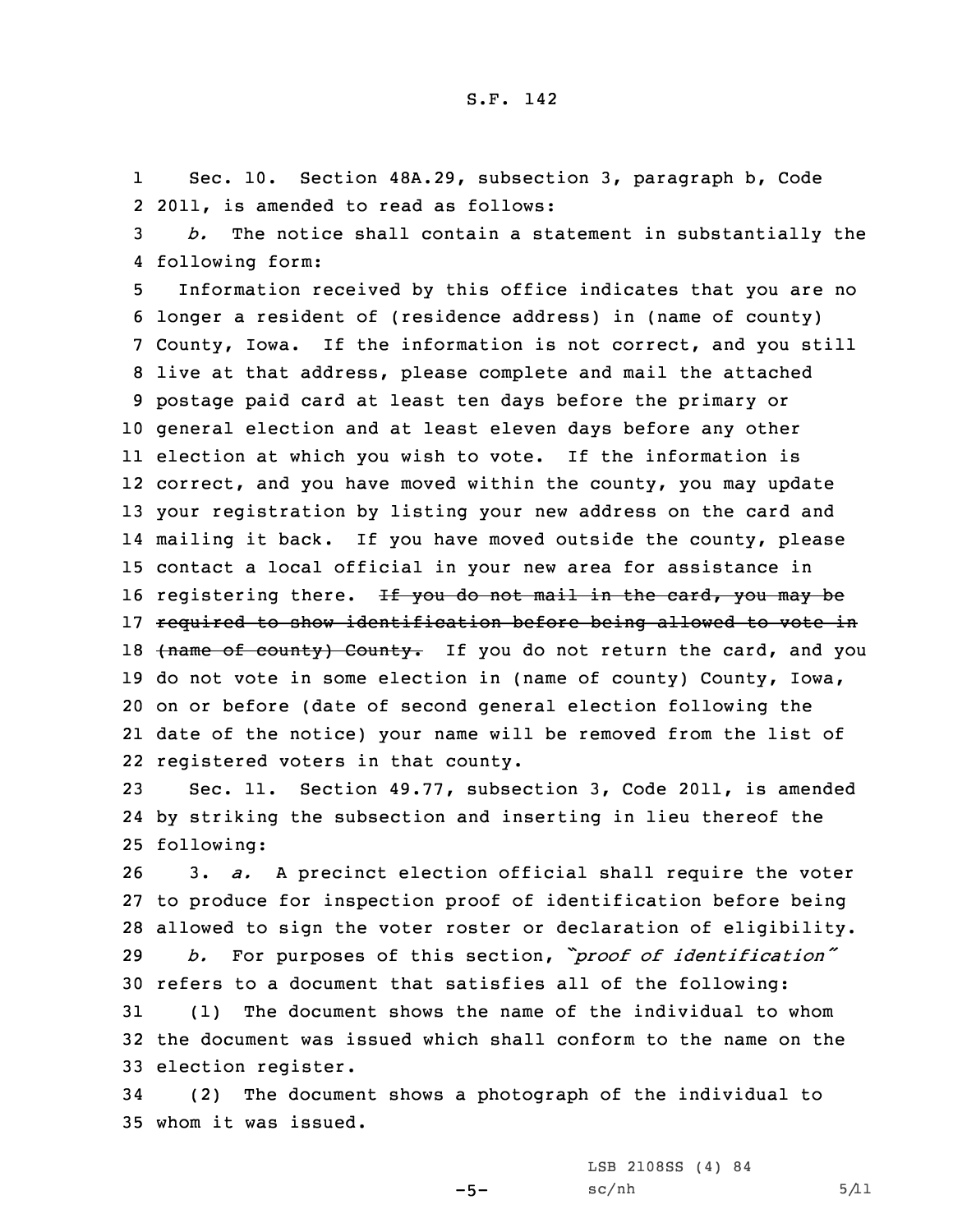1 (3) If the document contains an expiration date, the 2 document shall not have expired more than sixty days before the 3 document is presented as proof of identification.

4 (4) The document was issued by the government of the United 5 States or the state of Iowa, including documents issued by an 6 institution governed by the state board of regents.

 *c.* If <sup>a</sup> voter is unable or refuses to present proof of identification or the precinct election official determines the proof of identification provided by the voter does not qualify as proof of identification under paragraph *"b"*, the precinct election official shall challenge the voter as provided in section 49.79. If the voter is challenged under this paragraph 13 "c", the voter shall be offered the option to vote a ballot, but only in accordance with section 49.81.

15 Sec. 12. Section 49.77, Code 2011, is amended by adding the 16 following new subsection:

 NEW SUBSECTION. 3A. If proof of identification is established under subsection 3 to the satisfaction of the precinct election officials, the person may then be allowed to 20 vote.

21 Sec. 13. Section 49.77, subsection 4, paragraphs <sup>a</sup> and b, 22 Code 2011, are amended to read as follows:

 *a.* <sup>A</sup> person whose name does not appear on the election register of the precinct in which that person claims the right to vote shall not be permitted to vote, unless the person affirms that the person is currently registered in the county 27 and presents proof of identity, or the commissioner informs the precinct election officials that an error has occurred 29 and that the person is a registered voter of that precinct identification pursuant to subsection 3. If the commissioner finds no record of the person's registration but the person insists that the person is <sup>a</sup> registered voter of that precinct, the precinct election officials shall allow the person to cast <sup>a</sup> ballot in the manner prescribed by section 49.81. *b.* If the voter informs the precinct election official that

> LSB 2108SS (4) 84  $sc/nh$  6/11

-6-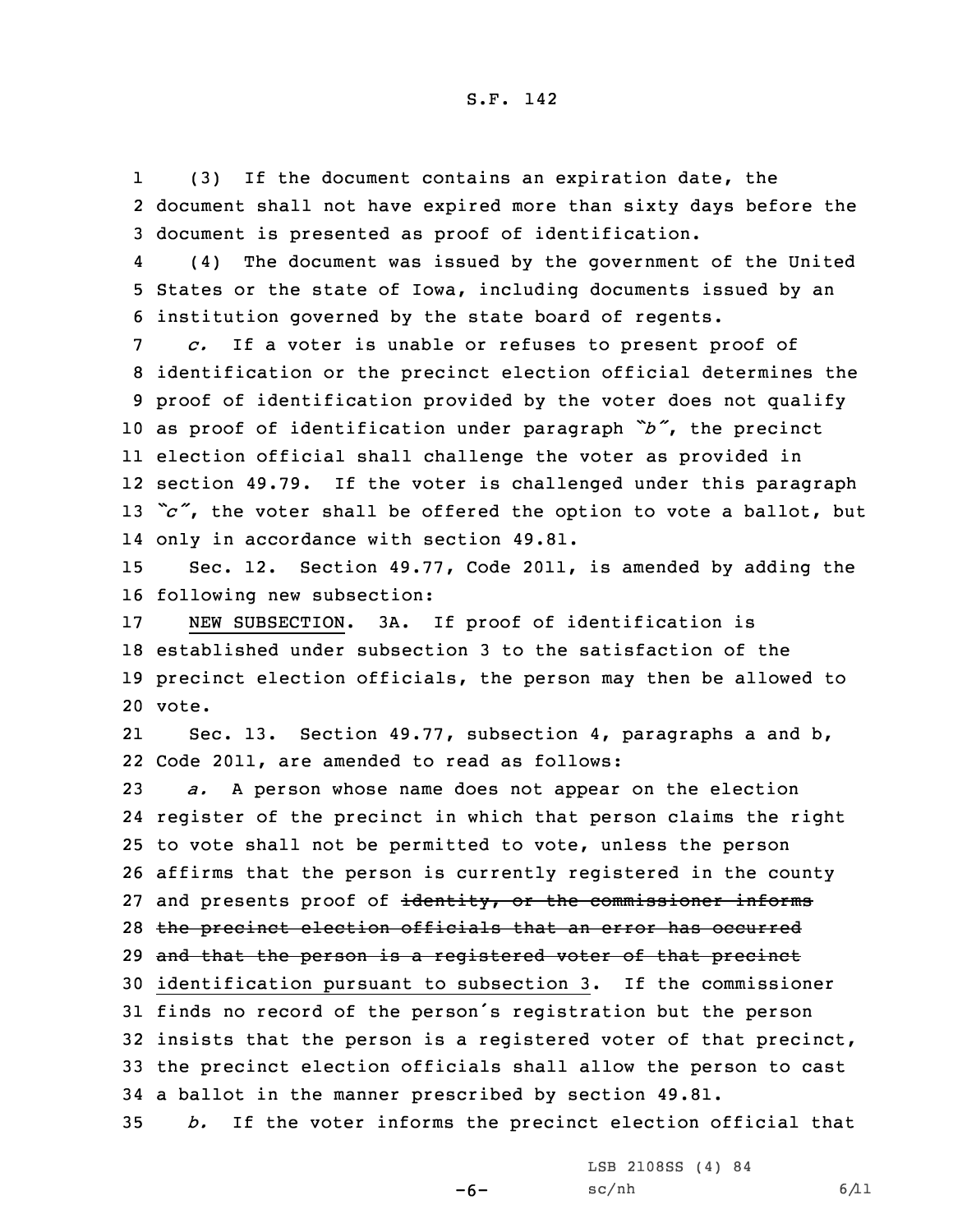S.F. 142

 the voter resides in the precinct and is not registered to vote, the voter may register to vote pursuant to section 48A.7A and cast <sup>a</sup> ballot. If such <sup>a</sup> voter is unable to establish identity and residency in the manner provided in section 48A.7A, subsection 1, paragraph *"b"* or *"c"*, the voter shall be allowed to cast <sup>a</sup> ballot in the manner prescribed by section 7 49.81.

8 Sec. 14. Section 49.79, subsection 2, Code 2011, is amended 9 by adding the following new paragraph:

 NEW PARAGRAPH. *h.* The challenged person was unable or refused to provide proof of identification, or provided insufficient proof of identification, pursuant to section 49.77, subsection 3.

14 Sec. 15. Section 49.81, subsection 1, Code 2011, is amended 15 to read as follows:

 1. <sup>A</sup> prospective voter who is prohibited under section 48A.8, subsection 4, section 49.77, subsection 3 or 4, section 49.80, or section 53.19, subsection 3, from voting except under this section shall be notified by the appropriate precinct election official that the voter may cast <sup>a</sup> provisional ballot. The voter shall mark the ballot and immediately seal it in an envelope of the type prescribed by subsection 4. The voter shall deliver the sealed envelope to <sup>a</sup> precinct election official who shall deposit it in an envelope marked "provisional ballots". The ballot shall be considered as having been cast in the special precinct established by section 53.20 for purposes of the postelection canvass.

28 Sec. 16. Section 49.81, subsection 2, paragraph b, Code 29 2011, is amended to read as follows:

 *b.* If the person is casting <sup>a</sup> provisional ballot because the 31 person failed was unable or refused to provide a required form of identification under section 48A.7A, subsection 1, section 48A.8, subsection 4, or section 49.77, subsection 3, <sup>a</sup> list of the types of acceptable identification and notification that the person must show identification before the ballot can be

 $-7-$ 

LSB 2108SS (4) 84  $sc/nh$  7/11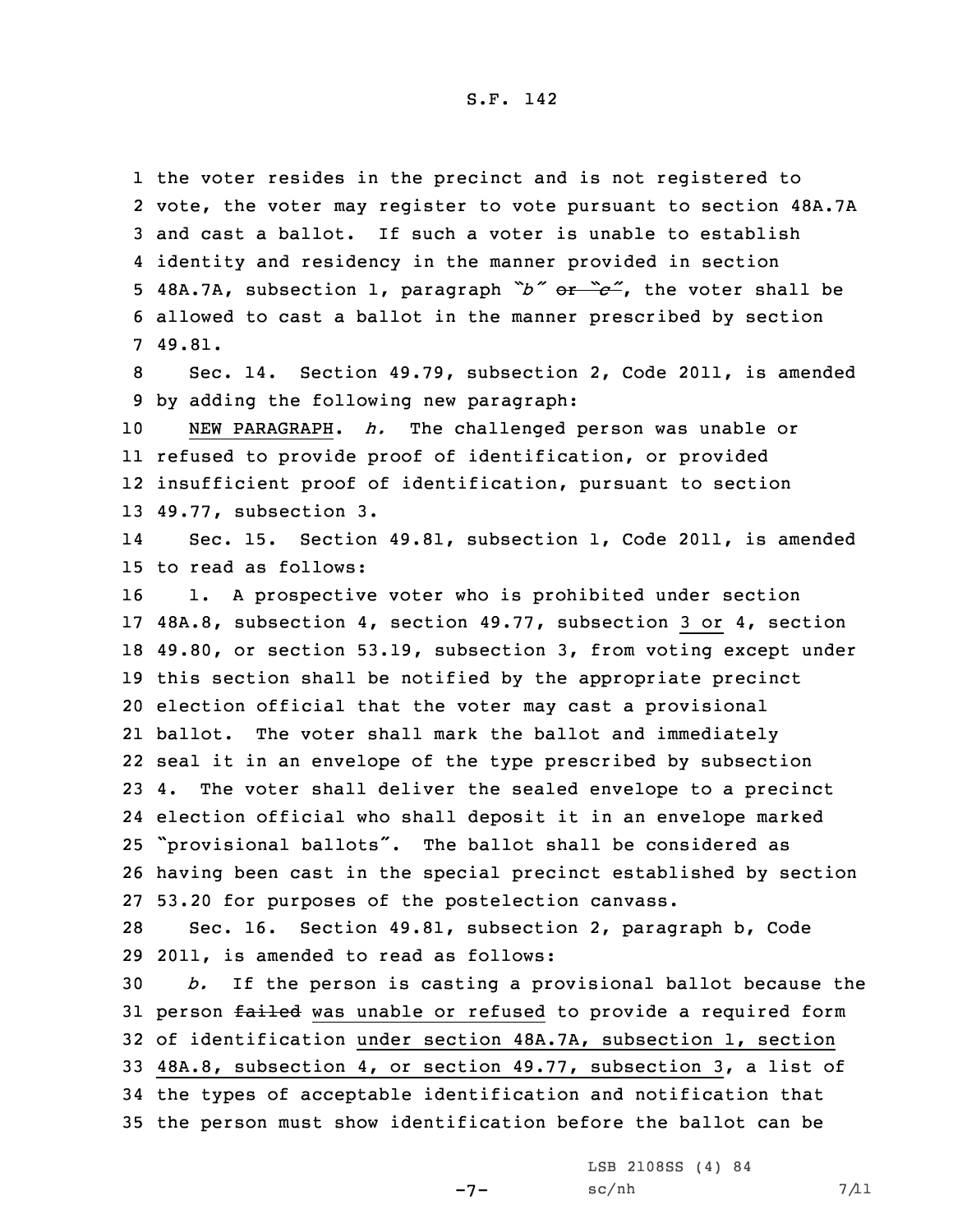counted. If <sup>a</sup> voter is unable or refuses to show proof of identification required under section 49.77, subsection 3, the notification shall also inform the voter of the right to execute an affidavit pursuant to subsection 5. Sec. 17. Section 49.81, Code 2011, is amended by adding the following new subsection: NEW SUBSECTION. 5. *a.* If <sup>a</sup> voter casts <sup>a</sup> provisional ballot pursuant to section 49.77, subsection 3, the precinct election official shall indicate on the provisional ballot envelope that the voter was challenged for the voter's inability or refusal to provide proof of identification. 12 *b.* No later than noon on the Monday following the election, 13 a voter challenged pursuant to section 49.77, subsection 3, paragraph *"c"*, shall appear at the commissioner's office and execute an affidavit in the form prescribed by the state commissioner, affirming that the voter is the same individual who personally appeared before the precinct election board and cast the provisional ballot on election day. The voter must also present proof of identification required by section 49.77, subsection 3, or further affirm either of the following: 21 (1) The voter is indigent and unable to obtain proof of identification without the payment of <sup>a</sup> fee. (2) The voter has <sup>a</sup> religious objection to being

24 photographed.

 *c.* If the board determines that the voter has been challenged solely for the inability or refusal of the voter to provide proof of identification and the voter presents proof of identification or executes the affidavit, as provided in paragraph *"b"*, the board shall find that the provisional ballot is valid and direct that it be counted.

31 Sec. 18. Section 53.10, subsection 2, Code 2011, is amended 32 to read as follows:

33 2. Each person who wishes to vote by absentee ballot at <sup>34</sup> the commissioner's office shall first sign an application for 35 <sup>a</sup> ballot including the following information: name, current

LSB 2108SS (4) 84

 $-8-$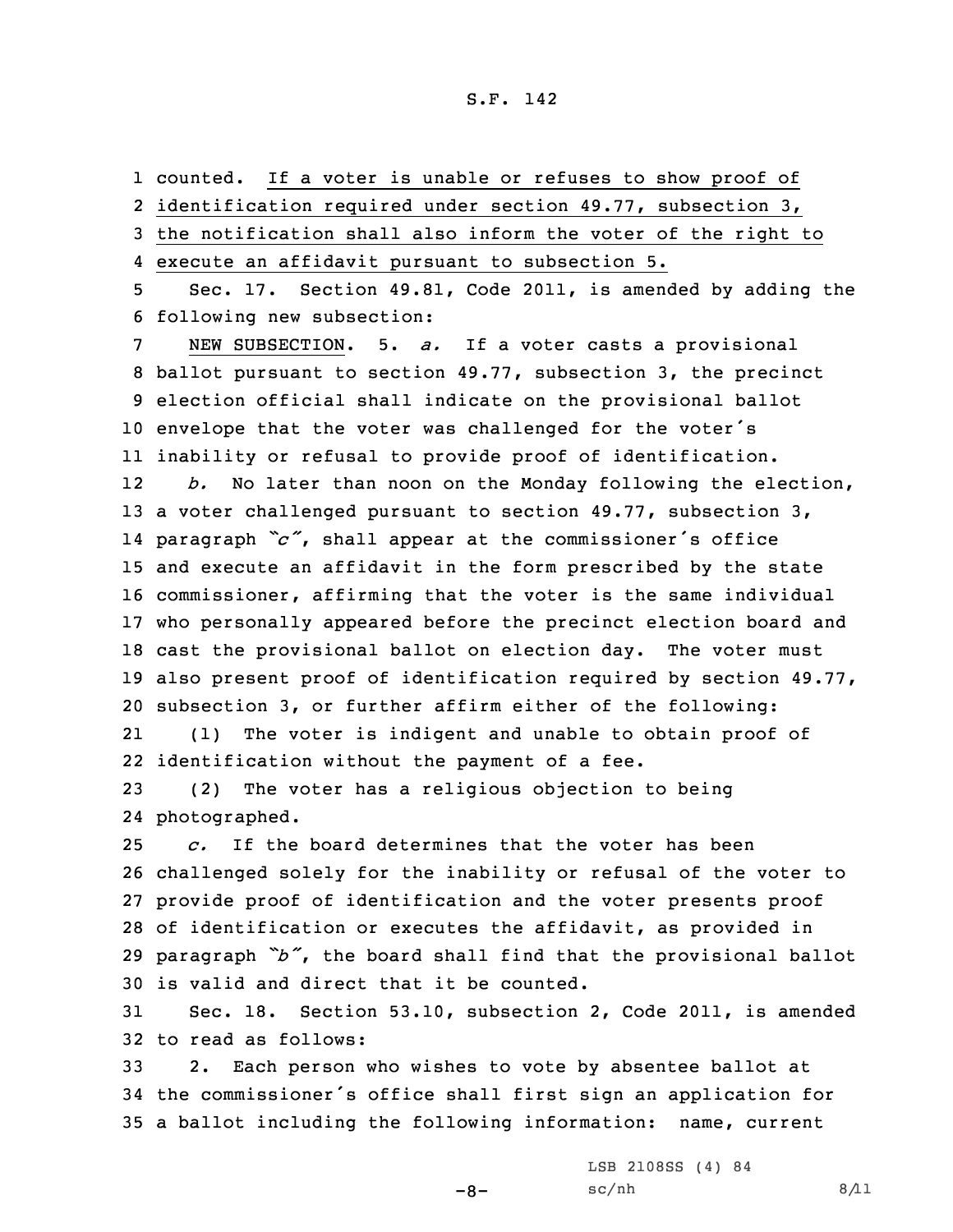## S.F. 142

 address, and the election for which the ballot is requested. The person may report <sup>a</sup> change of address or other information on the person's voter registration record at that time. The person must also provide proof of identification pursuant to section 49.77, subsection 3, before receiving an absentee ballot. Upon receipt of <sup>a</sup> ballot, the registered voter shall immediately mark the ballot; enclose the ballot in <sup>a</sup> secrecy envelope, if necessary, and seal it in an affidavit envelope; subscribe to the affidavit on the reverse side of the envelope; and return the absentee ballot to the commissioner. The commissioner shall record the numbers appearing on the application and affidavit envelope along with the name of the registered voter.

14 Sec. 19. Section 53.22, subsection 1, Code 2011, is amended 15 by adding the following new paragraph:

 NEW PARAGRAPH. *d.* Before receiving <sup>a</sup> ballot under this subsection, each applicant shall present proof of identification pursuant to section 49.77, subsection 3, to the special precinct election board members. If an applicant is unable to present proof of identification, the voter's ballot shall be considered <sup>a</sup> provisional ballot cast pursuant to section 49.81, and the special precinct election board members shall give the voter an opportunity to execute an affidavit in <sup>a</sup> form prescribed by the state commissioner affirming either of the reasons listed in section 49.81, subsection 5, paragraph *"b"*, or that the voter is confined to the health care facility or hospital and therefore unable to obtain proof of identification.

29 Sec. 20. Section 144.46, Code 2011, is amended by adding the 30 following new subsection:

 NEW SUBSECTION. 3. The fees adopted by the department pursuant to subsection 1 shall not be assessed to applicants who execute an affidavit indicating the applicant is obtaining <sup>a</sup> certified copy of <sup>a</sup> birth certificate for the purpose of obtaining an Iowa nonoperator's identification card to be used

-9-

LSB 2108SS (4) 84  $sc/nh$  9/11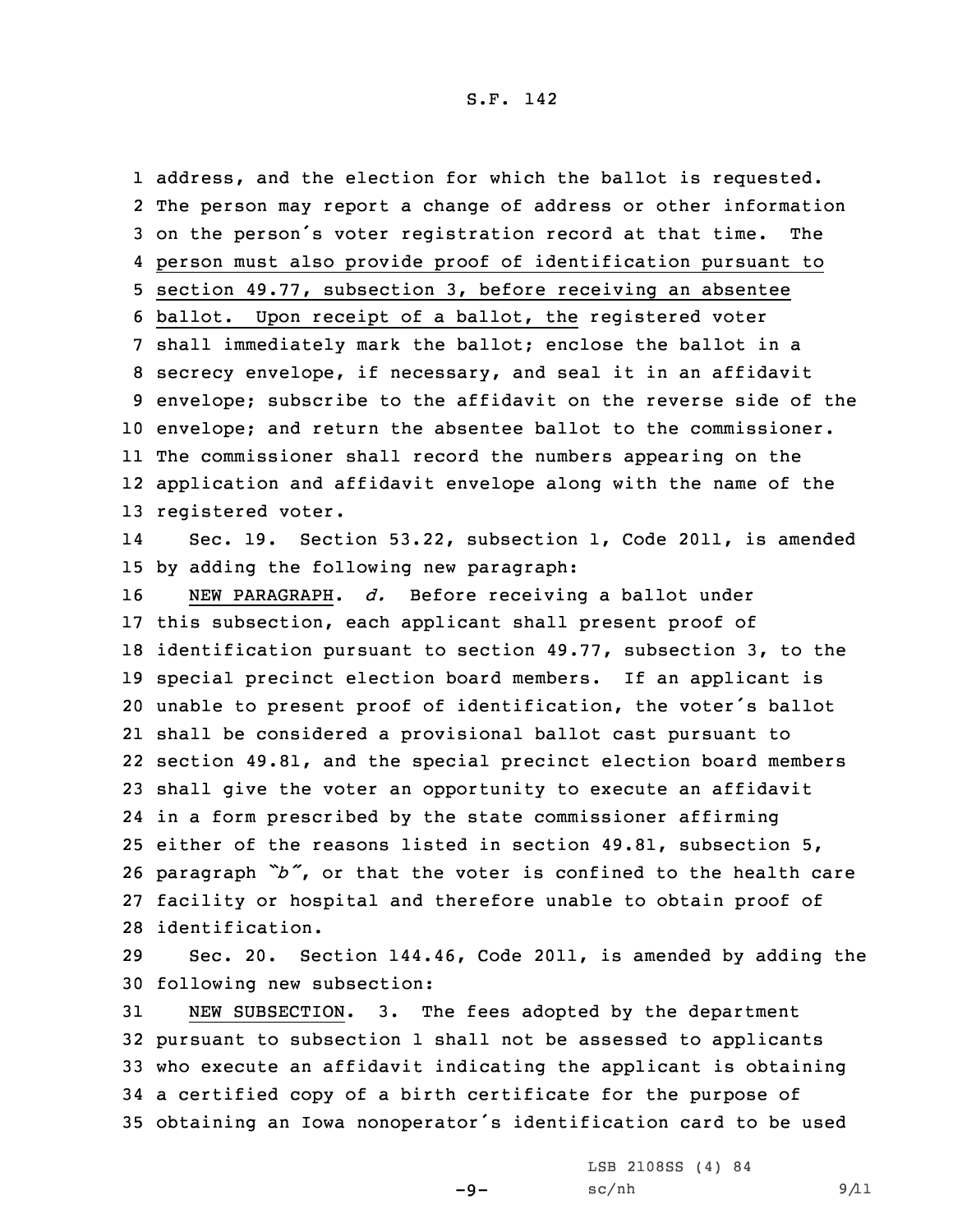1 for voting.

2 Sec. 21. Section 321.190, subsection 1, paragraph d, Code 3 2011, is amended to read as follows:

4 *d.* The fee for <sup>a</sup> nonoperator's identification card shall be five dollars and the card shall be valid for <sup>a</sup> period of five years from the date of issuance. <sup>A</sup> nonoperator's identification card shall be issued without expiration to anyone age seventy or over. If an applicant for <sup>a</sup> nonoperator's identification card is <sup>a</sup> foreign national who is temporarily present in this state, the nonoperator's identification card shall be issued only for the length of time the foreign national is authorized to be present as determined by the department, not to exceed two years. An issuance fee shall not be charged for <sup>a</sup> person whose driver's license or driving privilege has been suspended under section 321.210, subsection 1, paragraph *"a"*, subparagraph (3), or for <sup>a</sup> person obtaining an identification card to be used under section 49.77, subsection 3, for voting purposes.

19 Sec. 22. EFFECTIVE DATE AND APPLICABILITY. This Act takes 20 effect January 1, 2012, and applies to elections held on or 21 after that date.

22

## EXPLANATION

 This bill requires that all voters show proof of identification, as defined in the bill, before being allowed to vote at the polls or to vote an absentee ballot in person at the commissioner's office or at <sup>a</sup> satellite absentee voting 27 station.

 The bill allows <sup>a</sup> voter to cast <sup>a</sup> provisional ballot in certain circumstances where the voter is unable to provide or refuses to provide the required proof of identification. If <sup>a</sup> voter casts <sup>a</sup> provisional ballot for this reason, the voter has until the Monday following the election to appear at the commissioner's office to present proof of identification or to execute an affidavit.

35 The bill amends Code section 48A.7A, relating to election

-10-

LSB 2108SS (4) 84  $sc/nh$  10/11